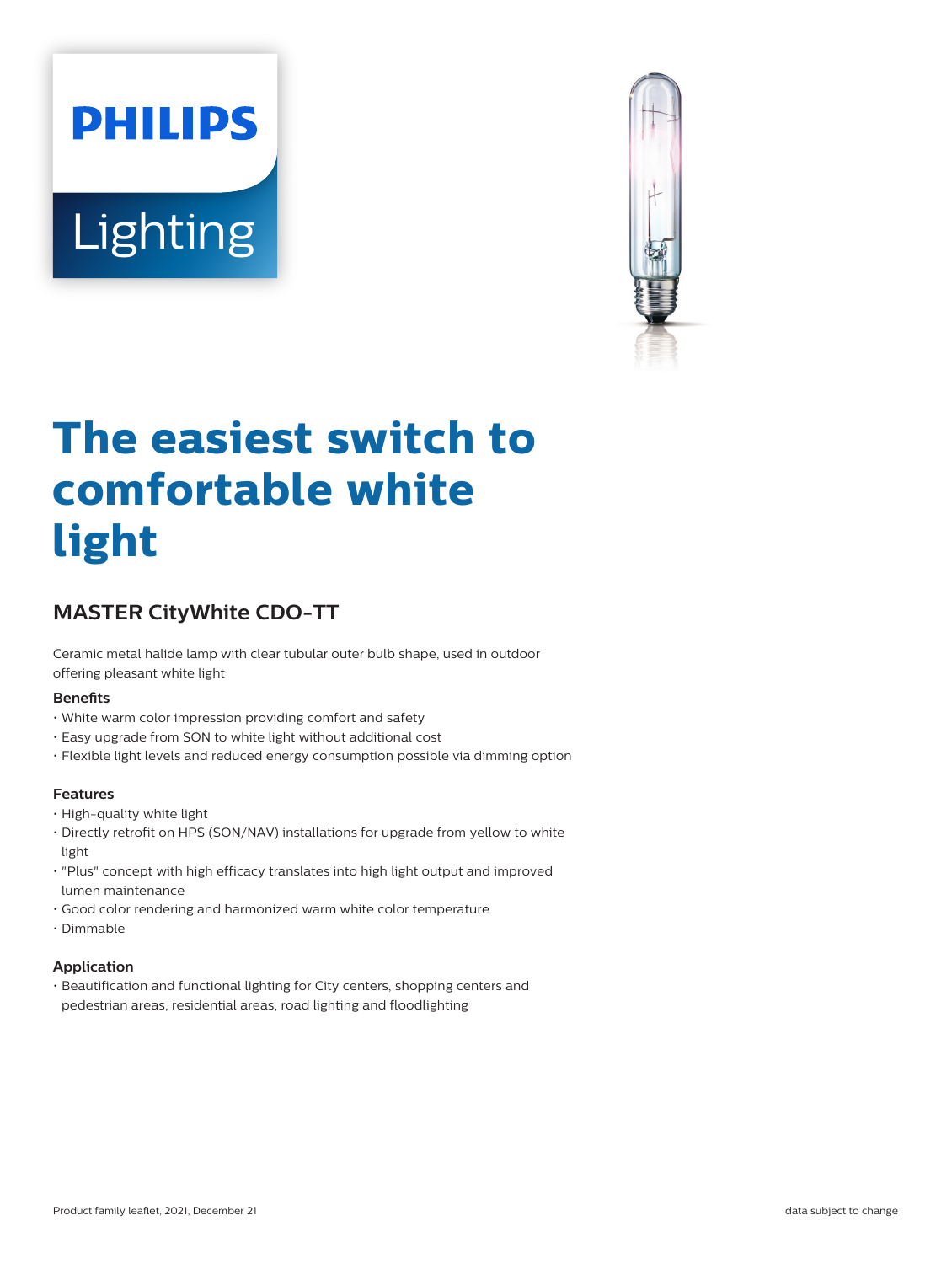#### **Warnings and Safety**

- Use only in totally enclosed luminaire, even during testing (IEC61167, IEC 62035, IEC60598)
- The luminaire must be able to contain hot lamp parts if the lamp ruptures
- Lamps may use electromagnetic control gear or electronic gear suitable to drive CDO lamps (e.g. HID-PV Xt CDO)
- Control gear must include end-of-life protection (IEC61167, IEC 62035)
- Warm restart time can be up to 15 minutes; T15 ignitors therefore advised
- A lamp breaking is extremely unlikely to have any impact on your health. If a lamp breaks, ventilate the room for 30 minutes and remove the parts, preferably with gloves. Put them in a sealed plastic bag and take it to your local waste facilities for recycling. Do not use a vacuum cleaner.

#### **Versions**



| <b>Controls and Dimming</b>    |                  |
|--------------------------------|------------------|
| <b>Dimmable</b>                | Yes              |
|                                |                  |
| <b>General Information</b>     |                  |
| LSF 2000 h Rated               | 99%              |
| LSE 4000 h Rated               | 99%              |
| <b>Operating Position</b>      | <b>UNIVERSAL</b> |
|                                |                  |
| <b>Light Technical</b>         |                  |
| <b>Colour Designation</b>      | Warm White (WW)  |
| Ratio Scotopic/Photopic Lumens | 1.30             |
|                                |                  |
| <b>Mechanical and Housing</b>  |                  |
| <b>Bulb Finish</b>             | Clear            |

#### **Approval and Application**

|          |                              | Energy      |                  | Mercury (Hg) Mercury (Hg) |          |                              | Energy      |                  | Mercury (Hg) Mercury (Hg) |
|----------|------------------------------|-------------|------------------|---------------------------|----------|------------------------------|-------------|------------------|---------------------------|
|          |                              | Consumption | Content          | Content                   |          |                              | Consumption | Content          | Content                   |
|          | Order Code Full Product Name | kWh/1000 h  | (Max)            | (Nom)                     |          | Order Code Full Product Name | kWh/1000 h  | (Max)            | (Nom)                     |
| 12030800 | <b>MASTER CityWhite</b>      | 74 kWh      | $7.8 \text{ mg}$ | $7.8 \text{ mg}$          | 12034600 | <b>MASTER CityWhite</b>      | 149 kWh     | 15.8 mg          | 15.8 mg                   |
|          | CDO-TT Plus 70W/828          |             |                  |                           |          | CDO-TT Plus 150W/828         |             |                  |                           |
|          | 1SL/12                       |             |                  |                           |          | E40                          |             |                  |                           |
| 12032200 | <b>MASTER CityWhite</b>      | 99 kWh      | 12 <sub>mg</sub> | 11.6 <sub>mg</sub>        | 12197800 | <b>MASTER CityWhite</b>      | 250 kWh     | 25 <sub>mg</sub> | 25.3 mg                   |
|          | CDO-TT Plus 100W/828         |             |                  |                           |          | CDO-TT Plus 250W/830         |             |                  |                           |
|          | E40                          |             |                  |                           |          | E40                          |             |                  |                           |

#### **Operating and Electrical**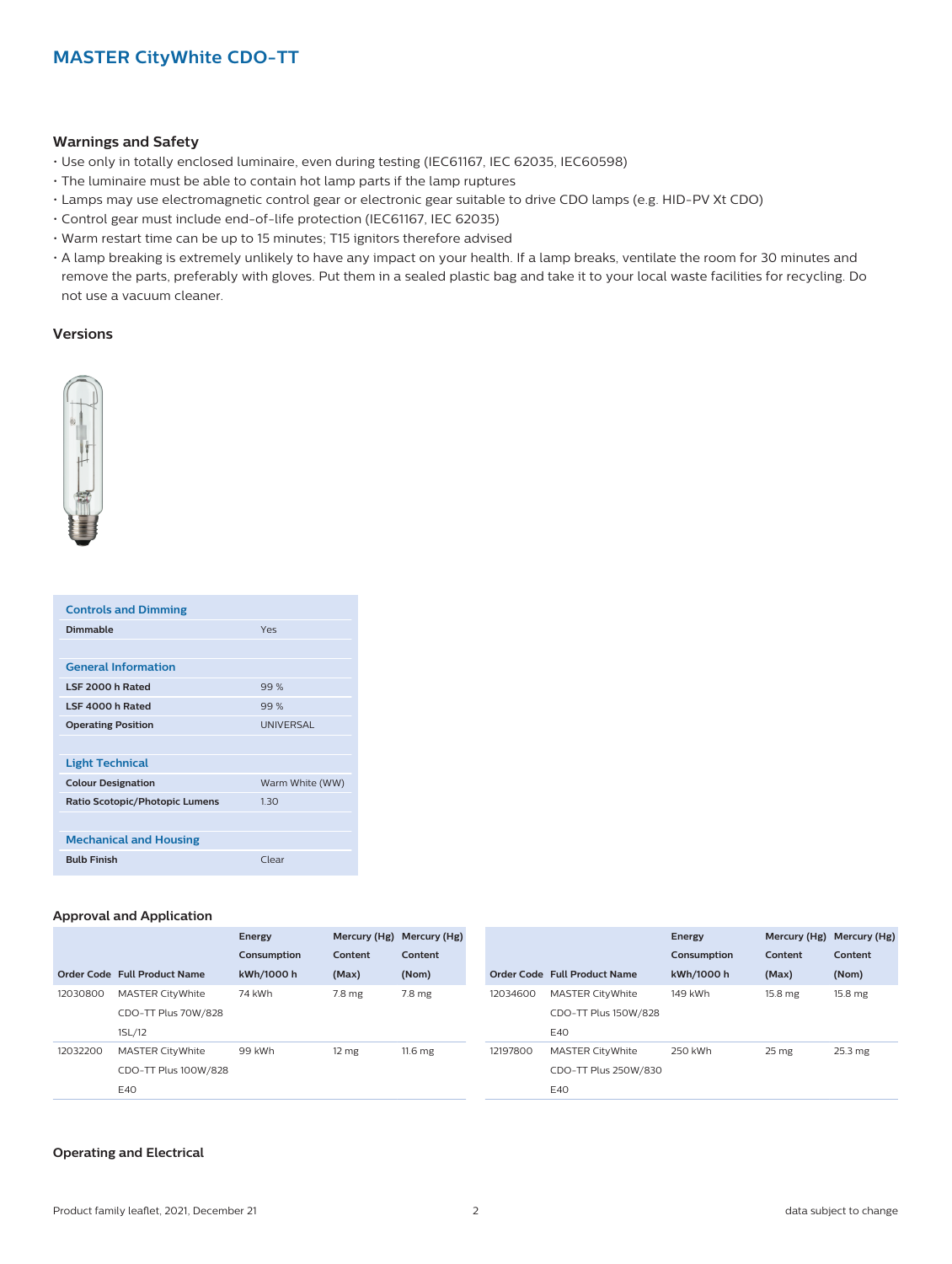## **MASTER CityWhite CDO-TT**

|          |                                                    |                                                                                     |       |      |       |         | Re-Ignition Time (Min) |
|----------|----------------------------------------------------|-------------------------------------------------------------------------------------|-------|------|-------|---------|------------------------|
|          | Order Code Full Product Name                       | Lamp Current (EM) (Nom) Voltage (Max) Voltage (Min) Voltage (Nom) Power (Nom) (Max) |       |      |       |         |                        |
| 12030800 | MASTER CityWhite CDO-TT Plus 70W/828 1SL/12 0.96 A |                                                                                     | 101 V | 85 V | 91 V  | 73.5 W  | 720 s                  |
| 12032200 | MASTER CityWhite CDO-TT Plus 100W/828 E40 0.118 A  |                                                                                     | 105 V | 89 V | 100 V | 99.0 W  | 900s                   |
| 12034600 | MASTER CityWhite CDO-TT Plus 150W/828 E40 0.177 A  |                                                                                     | 106 V | 90 V | 99 V  | 148.5 W | 900s                   |
| 12197800 | MASTER CityWhite CDO-TT Plus 250W/830 E40 0.295 A  |                                                                                     | 108 V | 92 V | 99 V  | 250.0 W | 900 s                  |

#### **General Information (1/2)**

|          |                              |     | Life To 10%             | Life To 20%           | Life To 50%    | Life To 5%            | LSF 12000 h | LSF 16000 h |
|----------|------------------------------|-----|-------------------------|-----------------------|----------------|-----------------------|-------------|-------------|
|          | Order Code Full Product Name |     | Cap-Base Failures (Nom) | <b>Failures (Nom)</b> | Failures (Nom) | <b>Failures (Nom)</b> | Rated       | Rated       |
| 12030800 | MASTER CityWhite CDO-TT Plus | E27 | 15000h                  | 17000h                | 27000 h        | 13000h                | 90%         | 81%         |
|          | 70W/828 1SL/12               |     |                         |                       |                |                       |             |             |
| 12032200 | MASTER CityWhite CDO-TT Plus | E40 | 20000 h                 | 22500 h               | 27000 h        | 18000h                | 99%         | 97%         |
|          | 100W/828 E40                 |     |                         |                       |                |                       |             |             |
| 12034600 | MASTER CityWhite CDO-TT Plus | E40 | 20000h                  | 22500h                | 27000 h        | 18000h                | 99%         | 97%         |
|          | 150W/828 E40                 |     |                         |                       |                |                       |             |             |
| 12197800 | MASTER CityWhite CDO-TT Plus | E40 | 16000h                  | 18500h                | 23000 h        | 14000h                | 98%         | 90%         |
|          | 250W/830 E40                 |     |                         |                       |                |                       |             |             |

#### **General Information (2/2)**

|          |                              | LSF 20000 h LSF 6000 h |       | LSF 8000 h |          |                              | LSF 20000 h | LSF 6000 h | LSF 8000 h |
|----------|------------------------------|------------------------|-------|------------|----------|------------------------------|-------------|------------|------------|
|          | Order Code Full Product Name | Rated                  | Rated | Rated      |          | Order Code Full Product Name | Rated       | Rated      | Rated      |
| 12030800 | MASTER CityWhite CDO-TT      | 71 %                   | 98%   | 96 %       | 12034600 | MASTER CityWhite CDO-TT      | 90%         | 99%        | 99%        |
|          | Plus 70W/828 1SL/12          |                        |       |            |          | Plus 150W/828 E40            |             |            |            |
| 12032200 | MASTER CityWhite CDO-TT      | 90%                    | 99%   | 99 %       | 12197800 | MASTER CityWhite CDO-TT      | 71 %        | 99%        | 99%        |
|          | Plus 100W/828 E40            |                        |       |            |          | Plus 250W/830 E40            |             |            |            |

#### **Luminaire Design Requirements**

|          | Order Code Full Product Name                    | <b>Bulb Temperature (Max)</b> |
|----------|-------------------------------------------------|-------------------------------|
|          | 12030800 MASTER CityWhite CDO-TT Plus 70W/828   | 350 °C                        |
|          | 1SL/12                                          |                               |
| 12032200 | MASTER CityWhite CDO-TT Plus 100W/828 E40 450 ℃ |                               |

|          | Order Code Full Product Name                     | <b>Bulb Temperature (Max)</b> |
|----------|--------------------------------------------------|-------------------------------|
| 12034600 | MASTER CityWhite CDO-TT Plus 150W/828 E40 450 °C |                               |
| 12197800 | MASTER CityWhite CDO-TT Plus 250W/830 E40 450 ℃  |                               |

#### **Light Technical (1/2)**

|          |                              | Chromaticity | Chromaticity        |        |                          | Colour                   | Colour      |                   |
|----------|------------------------------|--------------|---------------------|--------|--------------------------|--------------------------|-------------|-------------------|
|          |                              | Coordinate X | <b>Coordinate Y</b> | Colour | <b>Correlated Colour</b> | Rendering                | Rendering   | <b>LLMF12000h</b> |
|          | Order Code Full Product Name | (Nom)        | (Nom)               | Code   | Temperature (Nom)        | Index (Min)              | Index (Nom) | Rated             |
| 12030800 | MASTER CityWhite CDO-TT Plus | 0.447        | 0.4                 | 828    | 2800K                    | 83                       | 86          | 80.5%             |
|          | 70W/828 1SL/12               |              |                     |        |                          |                          |             |                   |
| 12032200 | MASTER CityWhite CDO-TT Plus | 0.447        | 0.4                 | 828    | 2800K                    | $\overline{\phantom{0}}$ | 88          | 85%               |
|          | 100W/828 E40                 |              |                     |        |                          |                          |             |                   |
| 12034600 | MASTER CityWhite CDO-TT Plus | 0.447        | 0.4                 | 828    | 2800 K                   | $\overline{\phantom{a}}$ | 87          | 85%               |
|          | 150W/828 E40                 |              |                     |        |                          |                          |             |                   |
| 12197800 | MASTER CityWhite CDO-TT Plus | 0.434        | 0.398               | 830    | 3000 K                   | $\overline{\phantom{0}}$ | 88          | 85%               |
|          | 250W/830 E40                 |              |                     |        |                          |                          |             |                   |

#### **Light Technical (2/2)**